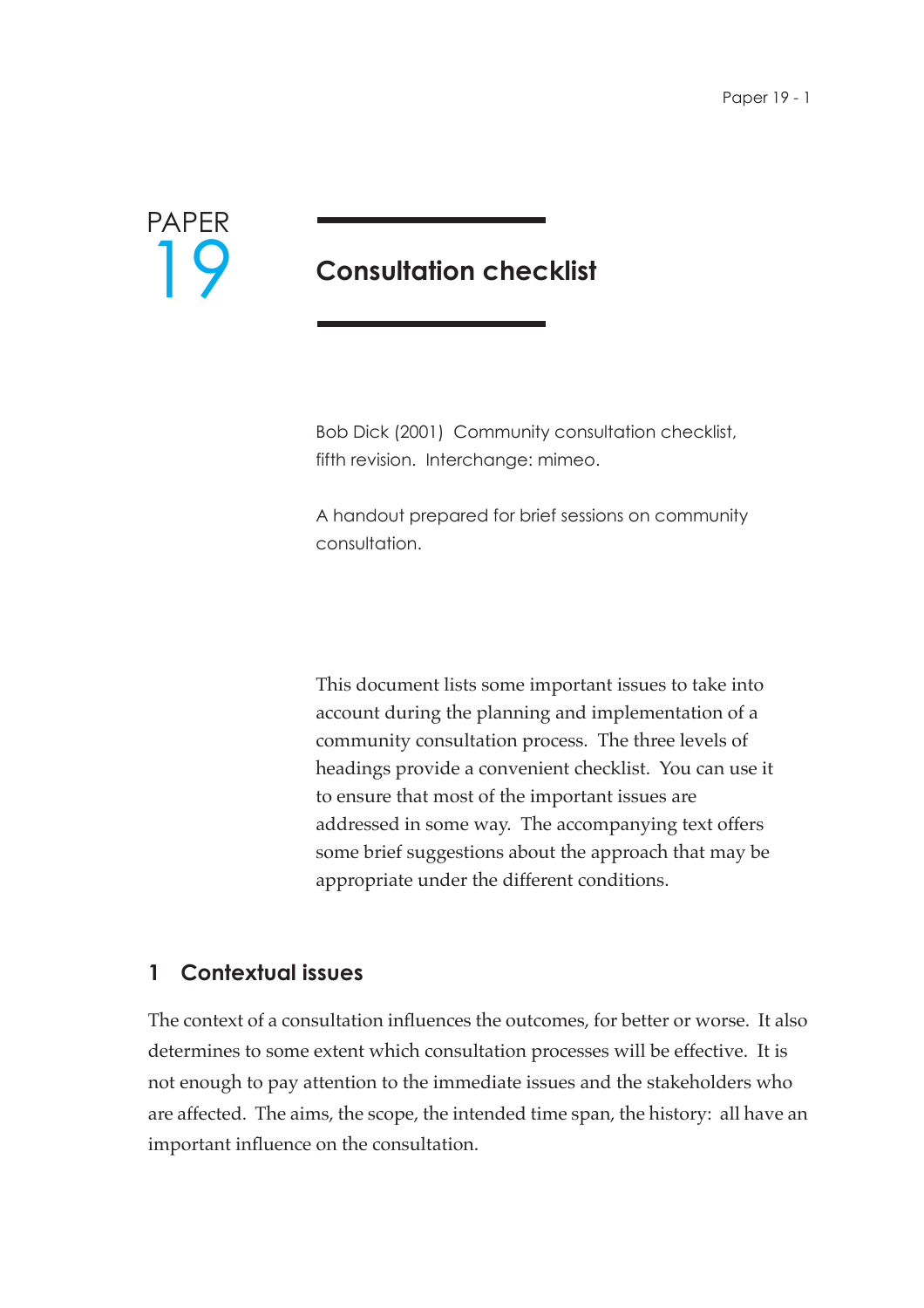## **1.1 Overall aim**

One of the most important of the contextual issues is the overall aim of the consultation. It limits your choice of the structures and processes which are appropriate. If you are not clear about the aim, you will find it hard to decide if you are succeeding. (You may also have to be willing to add to, or even change, you aims as the consultation proceeds.)

Some possible aims, arranged in order of increasing ambition, are as follows.

**1.1.1 To give information: that is, to inform the community.** When the main purpose is to give information, the use of mass media is possibly indicated. However, it is important not to raise expectations that the involvement will be greater than this. Unmet expectations breed dissatisfaction and conflict.

**1.1.2 To get information: that is, to gather information to be used in decision-making by government etc.** Sometimes the purpose is to gather information, and no more than that. If so, the use of a low key method of accessing a well-chosen sample may be adequate. In general, a maximum diversity sample may work best. Take pains to tap a sufficient variety of opinion—it offers you better information for a given expenditure of money and effort than a random sample does.

**1.1.3 To exchange information: that is, a combination of the preceding categories.** On other occasions you may wish to bring about an exchange of information. A combination of the methods so far described may then be a good choice. This offers little chance for stakeholders to understand each other's position, however. You may find it useful to consider the next option (for reaching agreement between different stakeholder groups) as a possibility.

**1.1.4 To reach agreement or partial agreement on a design for some proposed initiative.** A more ambitious aim is for different stakeholders to reach agreement or partial agreement. This can only happen when each becomes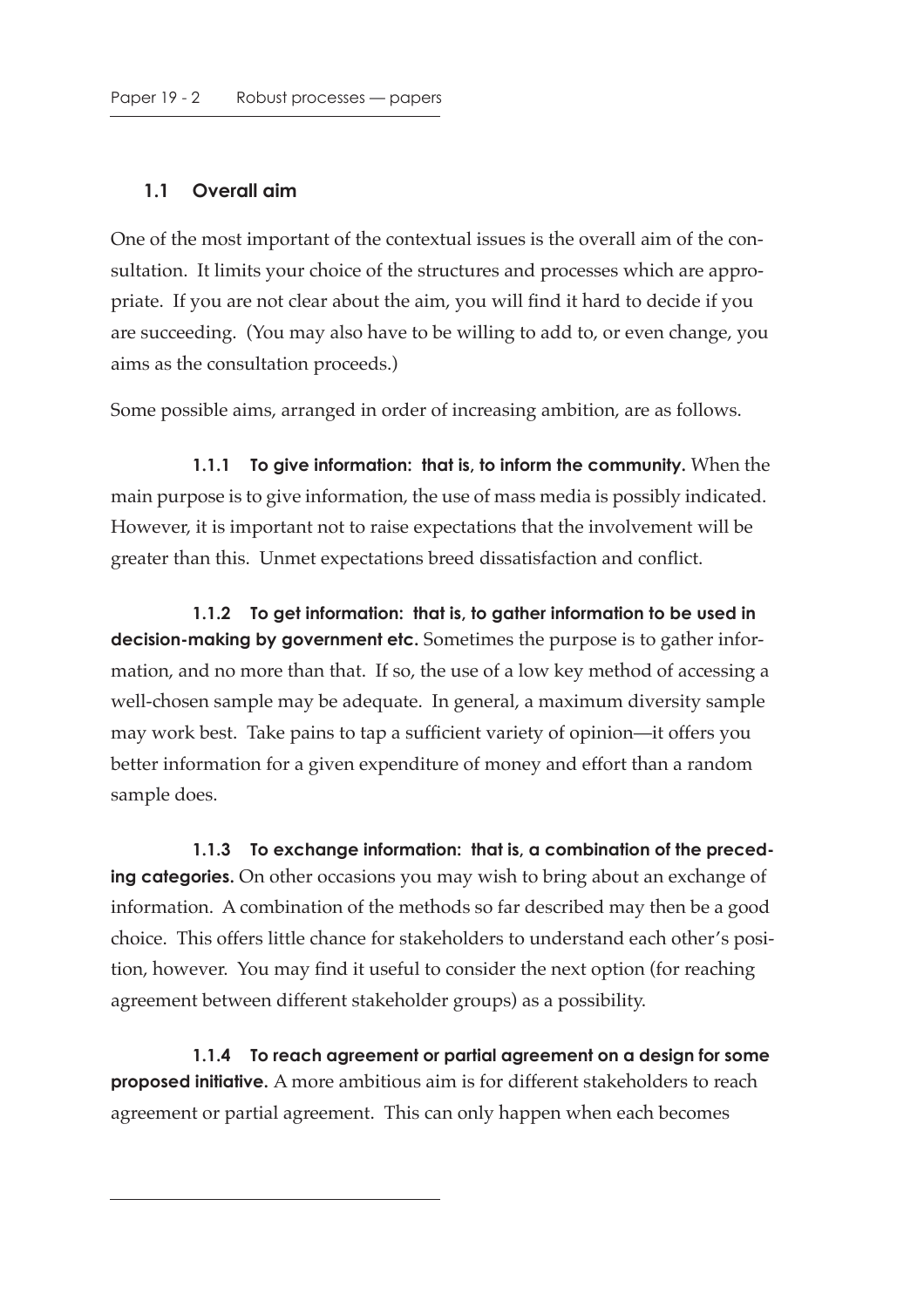informed about the position of the others. Agreement is likely to require at least some of the stakeholders to change their views. This is most likely to occur in face-to-face meetings within a supportive and consensual climate. People have a better chance of understanding an opposing point of view when they are able to listen to it, face-to-face. It also requires a climate and process which reduce the need for people to defend their own views. (And that is more easily said than done.)

#### **1.2 Scope**

The scope, too, has an important influence. In general, *single issue* consultation is more likely to generate strong feelings and antagonistic relationships. More careful design is then indicated.

**1.2.1 Single-issue: where only one aspect of community living is being addressed.** A single-issue consultation is one which is focussed on one aspect of community life, for example changes to road traffic or the like. A single issue offers fewer opportunities to find goals which most stakeholders can subscribe to. Single-issue consultation is thus more difficult. It requires more care in planning and implementation.

**1.2.2 General: non-defined issues or more general aims (e.g. community development).** This more resembles community development than the usual forms of community consultation. Because citizens have a broad range of potential goals to choose from, it is easier to avoid antagonism and adversarial relationships. People will often put aside their differences if you use a planning technique which allows them to identify their common visions.

Consensus-seeking techniques like search often work well. Large meetings (which are usually to be avoided in single-issue consultation) may work if they are well structured and some care is taken in attracting a representative group of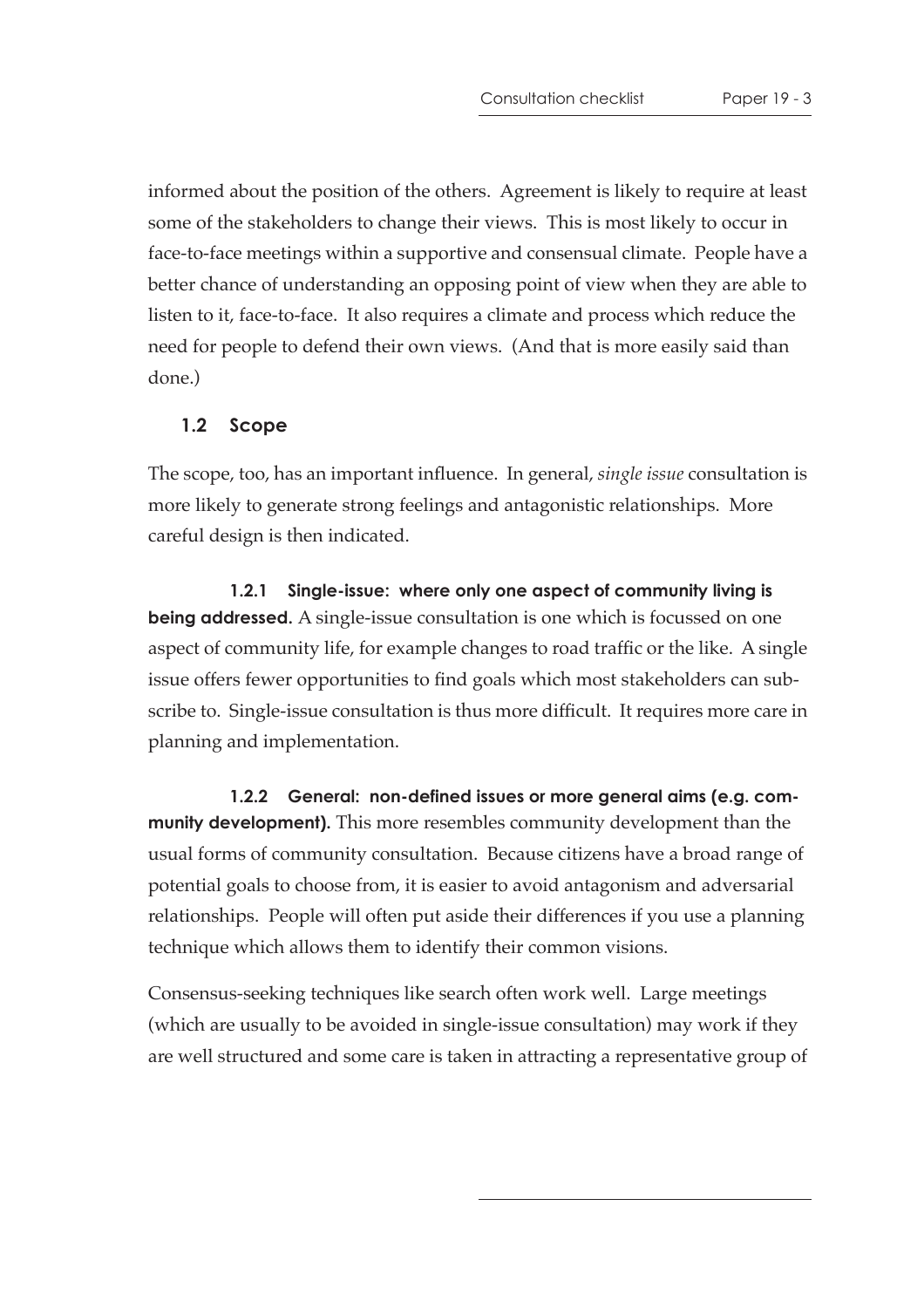participants. It is still important to take care in informing participants about the purpose and process of the exercise.

#### **1.3 Time span**

Time limits brings their own problems. It is hard to maintain wide involvement over lengthy time spans. But brief consultation may raise more issues than it can address. Most planning authorities allow far too little time for effective consultation.

**1.3.1 A brief consultation for a once-only event.** In some respects, brief consultations are more easily managed than extended consultations. The silent majority can be involved, and are likely to maintain their interest, for short periods of time. However, any form of consultation may raise expectations which cannot be met in short time periods. Low key consultation methods may therefore be indicated.

**1.3.2 A more extended consultation for a substantial but once-only event.** For more extended consultation processes it becomes necessary to identify a small number of people who will be most heavily involved. Selecting people who can put aside their own biases enough to act for the community as a whole is difficult, but important. To add to your problems, such people may become distanced from those the community. It is important to maintain communication between those who are more active and those who are less active.

**1.3.3 An ongoing consultative process.** See the preceding paragraph. In addition it is hard to maintain the momentum of such an exercise beyond about two years. Selection of those who are most directly involved is even more important. So is the maintenance of links with the wider community. You can't expect to get the silent majority along for more than one or two meetings unless you use low key methods like neighbourhood meetings, and organise your activities around specific and attention-getting issues.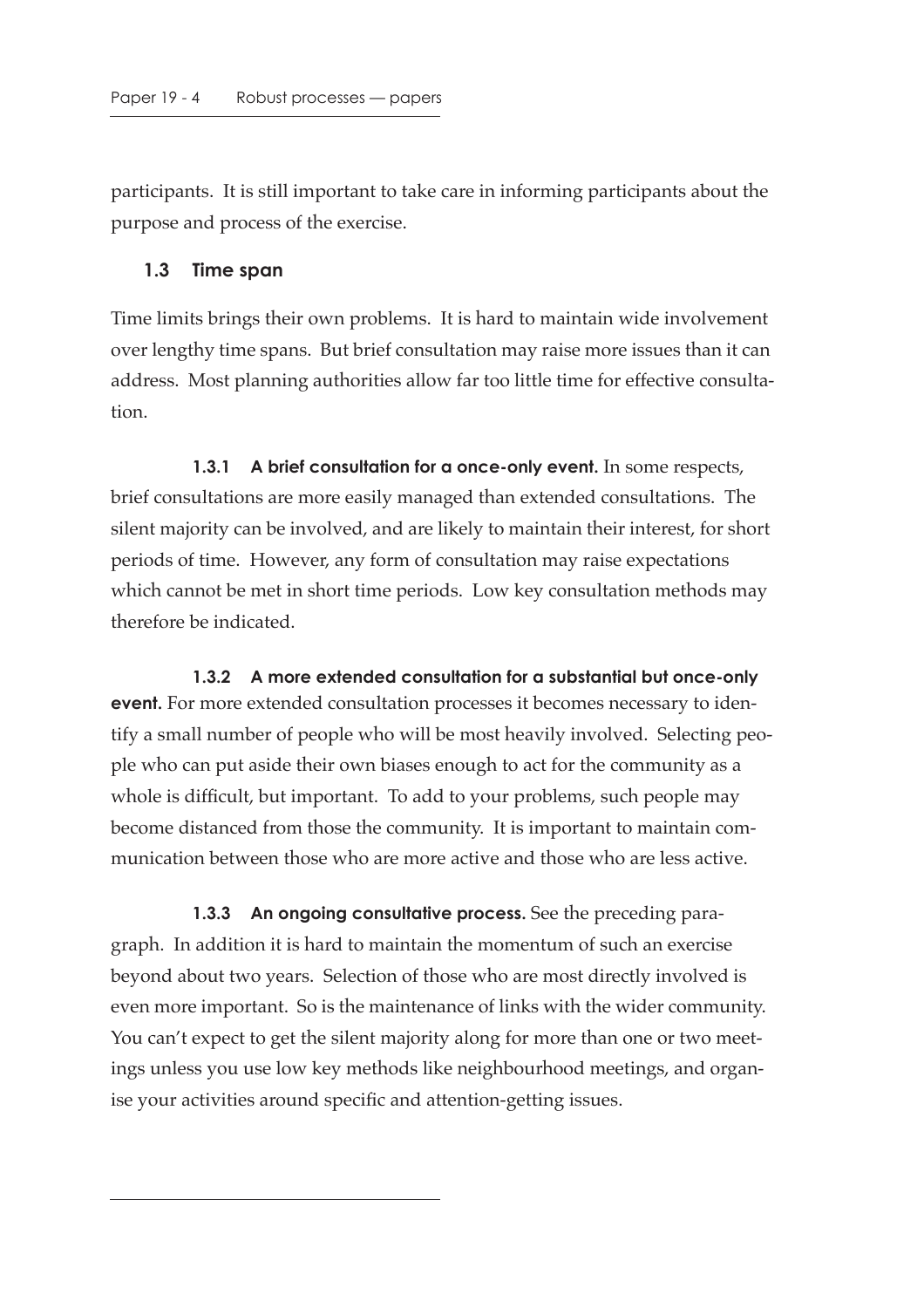The use of a steering committee for overall communication and coordination, and small working parties for specific initiatives, has worked well on occasion. Even then it will be very hard to maintain ongoing consultation. I suggest outside help, and skill-development workshops for those most directly involved.



## **1.4 History**

One of the most important influences on community attitudes is previous experience. On occasion, people are reluctant to become involved in a second consultation process ("We've already done that."). In any event, their knowledge of consultative processes and the results is based on their prior experience. If they have taken part in one form of process, they may be reluctant to try a different one. This is often true even when the previous process was neither successful nor satisfying. The careful planner therefore checks out the previous consultation history before going too far with a consultation process.

**1.4.1 Previous consultation and its style.** People expect adversarial processes at the best of times. If this expectation has been confirmed by the consultation style previously adopted, consensual styles will require more care and effort in planning and consultation. You will have to spend more time with people. You will have to give more attention to building open and trusting relationships. If previous consultation has generated mistrust rather than trust, this is even more important.

**1.4.2** People accessed and with what effect. The greater the number of people previously involved, the harder it is to involve any but the vocal (and often antagonistic) minorities. More intensive methods are then needed if you want to tap the opinions of the whole community. Building trust is more impor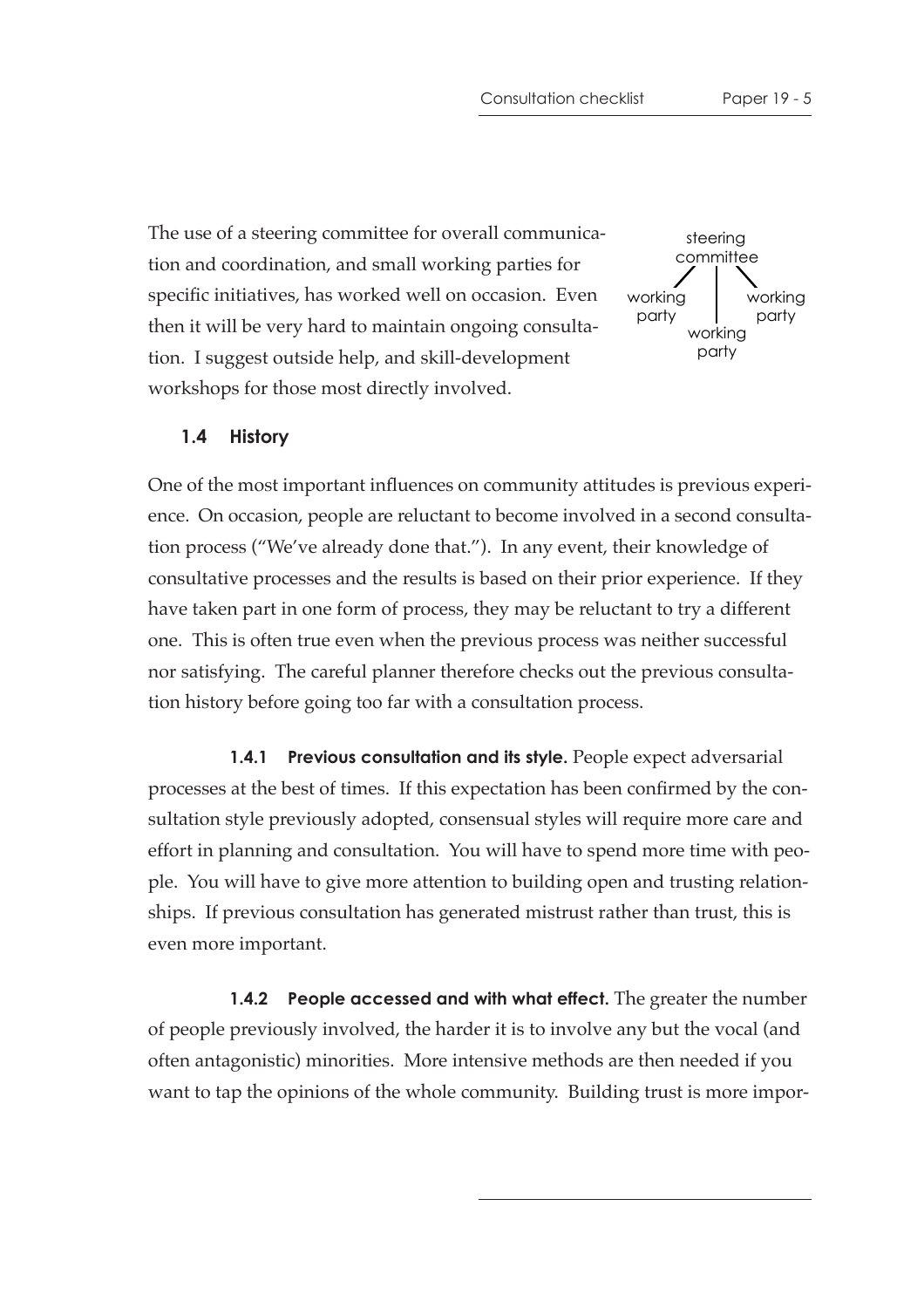tant. Using methods which take you out into the neighbourhood and the homes will almost certainly be needed to obtain wide involvement.

**1.4.3 Polarisation, assumptions, trust within relationships, etc.** Many consultative processes actually *polarise* opinions. It is then difficult to achieve good relationships with the various interest groups. Approaching any one of them may damn you in the eyes of the others. The assumptions people form about your intentions, and the trust they are willing to place in you, will also depend on their prior experience.

## **2 Style**

Especially when you hope for agreement between different stakeholder groups, the choice of consultation style has far-reaching effects. The relevant questions are...

- Who are the stakeholders?
- How many of them will you involve?
- How great will their involvement be?
- What processes will you use to generate agreement.
- How consensual or adversarial will those processes be?

In what follows, I mostly assume an approach which aims for substantial involvement of as large a proportion of stakeholders as feasible. I also assume a process which is consensual, and which uses face-to-face contact to generate trust, understanding and agreement.

You might summarise the intentions of this preferred style as...

- the provision of maximum access
- of mixed face to face groups
- to real decision-making power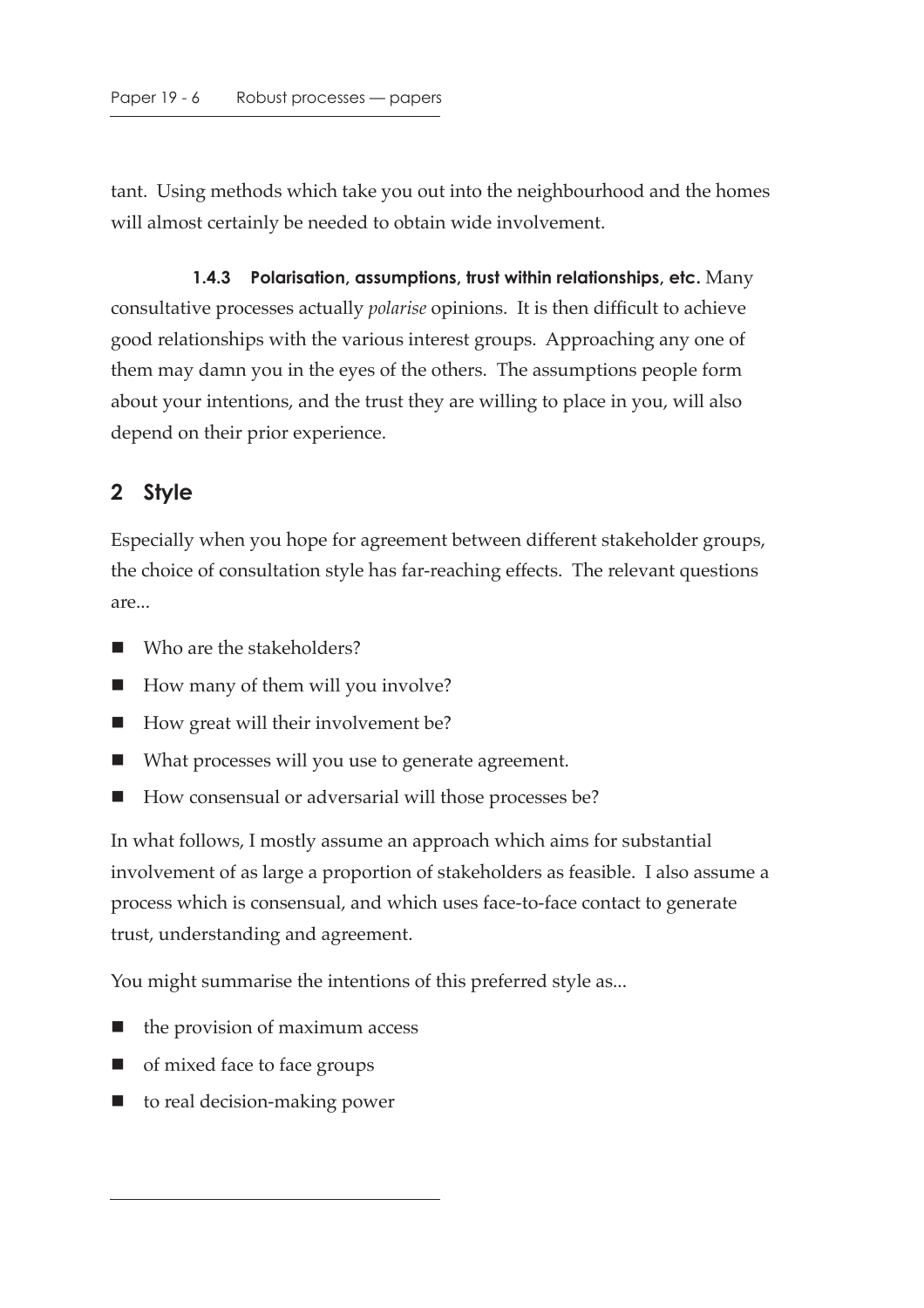using non-adversarial consensual processes.

However, these are all choices; depending on the circumstances you may choose different approaches.

## **2.1 Target population**

The "stakeholders", those with some stake in the decisions to be made, form the population to be consulted. Several categories are described below. For some purposes you may wish to distinguish between two broad categories. Direct stakeholders are immediately and directly affected. Indirect stakeholders have an interest which is less direct, and less immediate.

**2.1.1 Local stakeholders: people who reside in the community within which the design is to be implemented.** These are the "direct stakeholders", you might say. They are usually most affected by the decisions made, and will expect to be involved. They are also usually the people on whose behalf the activists speak, or claim to speak. For many purposes it is useful to redefine the local stakeholders for each decision within a consultative process. In that way, those most directly affected can be most closely involved.

**2.1.2 Non-local stakeholders: people who do not reside locally but who have some direct stake in the issue.** Non-local stakeholders are most likely to be overlooked unless you make some effort to involve them. Local stakeholders will try to solve the problem by putting it onto someone else. (This is the "not-in-my-back-yard" or nimby phenomenon.) It is often helpful to involve non-local stakeholders in face-to-face interaction with local stakeholders. In fact, this may be the only way of ensuring that non-local interests are to some extent taken into account.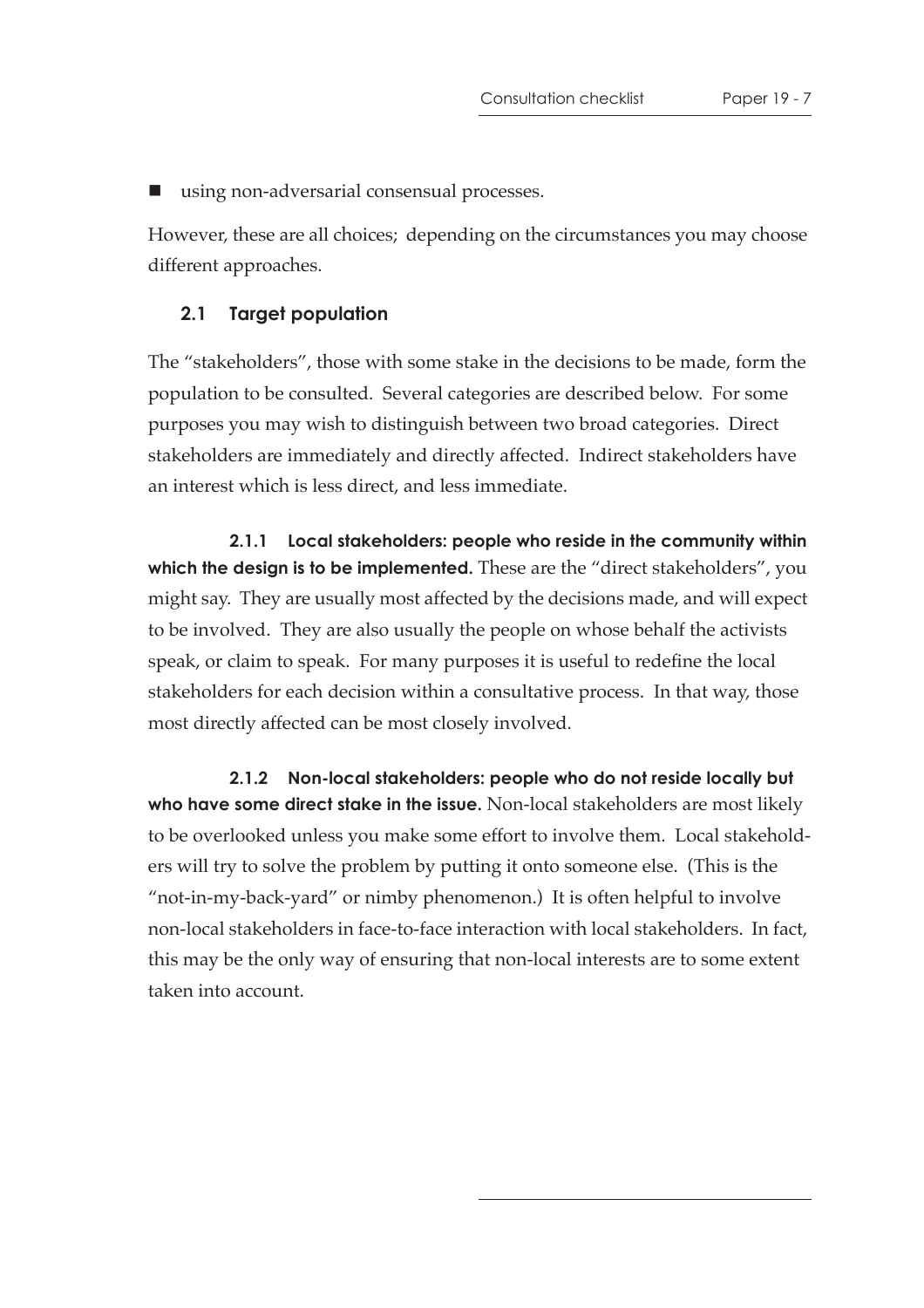**2.1.3 Government, etc.: those who have the ultimate responsibility for choosing and funding the design, and their agents (typically public service officers).** Government officers will usually ensure their own involvement. Usually they will want to minimise the influence of other stakeholders, promising only to take their views into account. It is hard to do effective consultation, however, unless you agree certain conditions with the relevant government officers (or similar). Firstly, try to ensure that your clients in the consultation are *all* the stakeholders, not just those who pay you. Second, encourage the government officers to define the "givens" or limits, and to try to accept all suggestions which are consistent with those limits. Don't expect this to be easy to do.

**2.1.4 Experts: people who have technical or professional experience in disciplines relevant to the project.** Some of these will be included as part of the previous category. Examples include the planners or traffic engineers or the like who are responsible for the design. Other bodies (the RACQ, for instance) have valuable opinions to offer. On occasion they may claim a greater right to speak for an electorate than is appropriate. In addition, therefore, you may choose to access their "electorate" directly.

**2.1.5 Other vested interests.** Most important here are the community activists. They are valuable contributors if you involve them—they are usually well informed, have good organising skills, and often excellent knowledge of the community networks. Time put into establishing relationships with them is always valuable and sometimes essential.

But there are traps. Some of them are likely to be adversarial and untrusting. A few seem to believe that any behaviour is fair if it supports their cause. Many of them will assume you are the enemy, and treat you accordingly. As with expert bodies, they tend to overestimate the extent to which they speak for the community. If they decide to make like difficult for you, they are very skilled at this.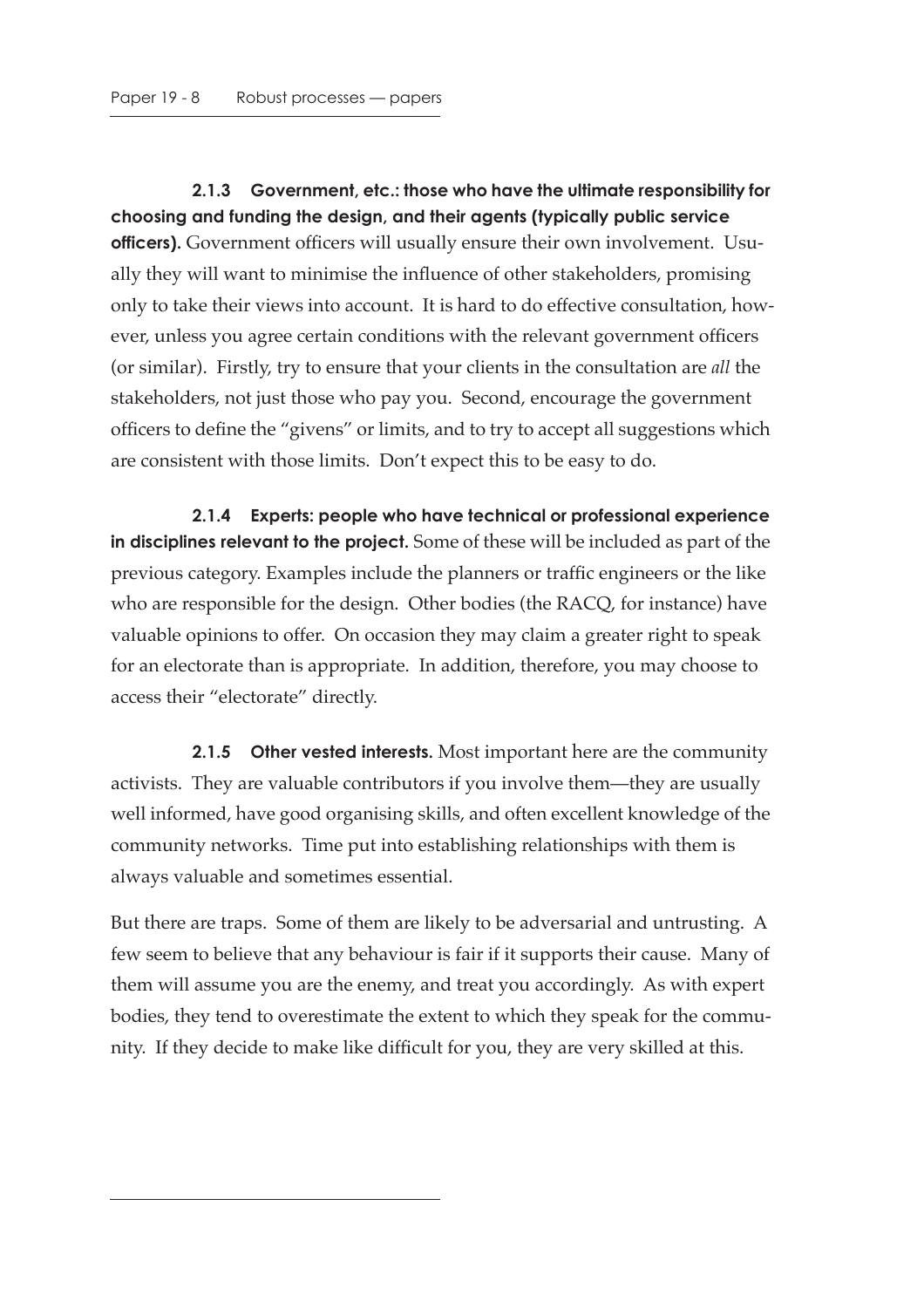## **2.2 Breadth of involvement**

How many stakeholders are you going to involve? The choice is between trying to reach most, or limiting the consultation to a smaller number who are some sample of the wider population.

**2.2.1 Direct access: stakeholders are involved directly, in some way, in the consultative process.** This is my preferred option. By involving as many stakeholders as possible in face-to-face discussion you increase the likelihood that all views will be taken into account.

This is most true when the silent majority is involved: they often represent a mid ground. Without them it may be hard to avoid extreme polarisation.

The effect to aim for is to allow each person to speak for herself, while being encouraged to take into account the wishes of all stakeholders.

**2.2.2 Representation: selected representa-tives of the stakeholder population make decisions, or provide information, on behalf of their "electorate".** Although this is the more common approach, it can make agreement hard to achieve. People who "represent" an electorate often feel less free to change their mind in the light of new evidence or information. Representative approaches can also lead to representatives who slowly lose touch with their electorate. You may have to give special attention to maintaining good communication between representatives and electorate.

The use of representative approaches will often be unavoidable because of constraints of time and other resources. If so, you can improve their effectiveness through the use of certain strategies ...

- Try to involve people who collectively are an adequate sample of the whole population — the community in microcosm.
- Check that all interests are included, especially when the sample is small.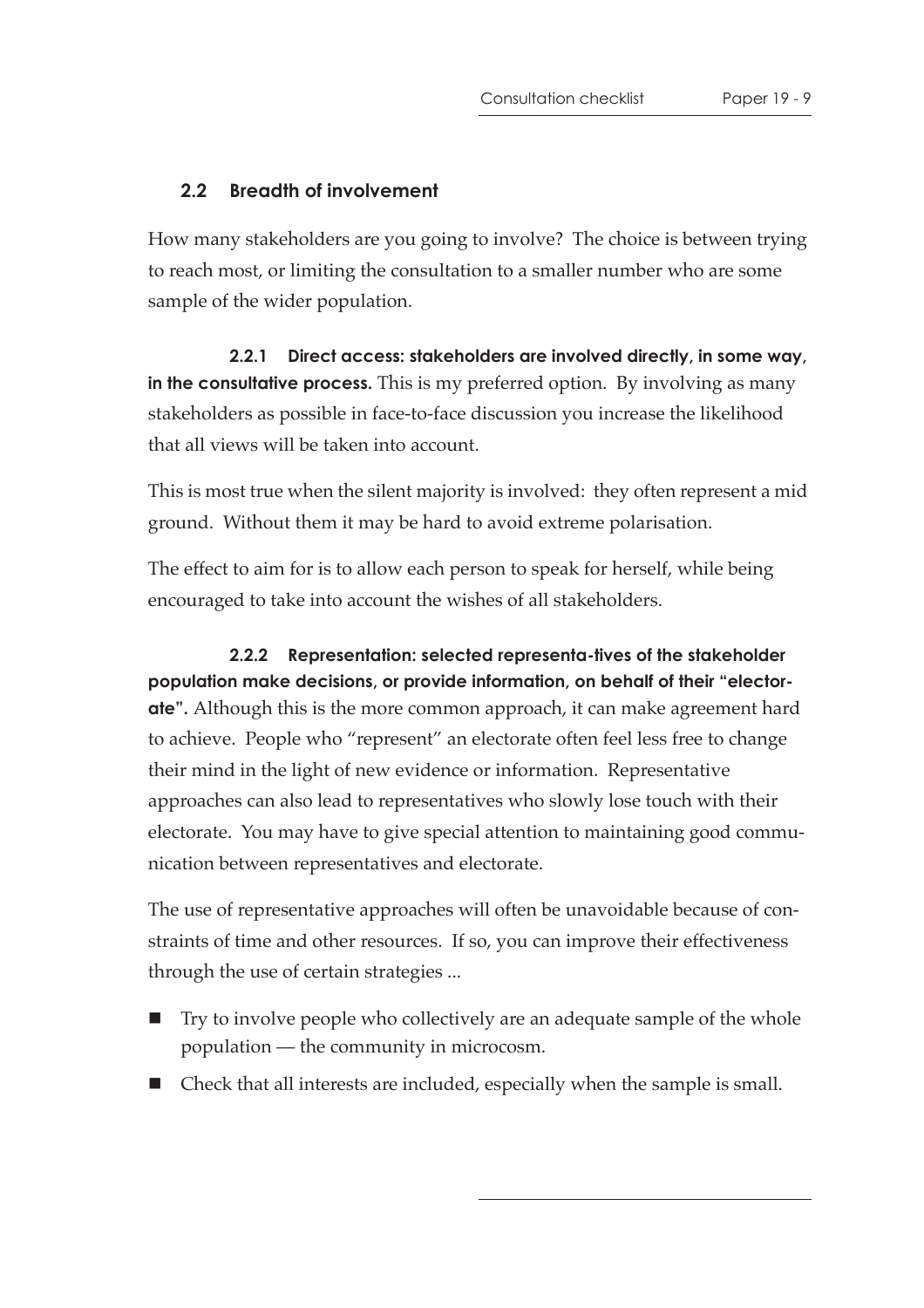- Avoid selecting people who have poor listening skills and no interest in consensus.
- Encourage the representatives to behave as full participants, not as spokespeople for a point of view.
- $\blacksquare$  If necessary, use market research methods to keep them informed of wider community opinion.
- Give more than usual attention to establishing good relationships and good problem-solving processes.
- Use the mass media to keep the community well informed.

#### **2.3 Depth of involvement**

Depth of involvement can vary widely whether you are using participative or representative approaches. The lower-key approaches are more economical and less time consuming when they are effective, but may be regarded by the community (sometimes with justification) as merely token consultation. They may make it more difficult to engage a full range of stakeholders.

**2.3.1 Information: kept informed about developments so that they can react if they wish.** This is almost minimal consultation. If there is little reaction from the community it can be economical and easy. When there is a reaction, however, it may be only from those with more extreme views. On occasions you may not know how much consultation is warranted. Especially if time is short, you might then use this approach until a reaction occurs. At that point you can move into a more intensive consultation with a wider sample of stakeholders.

**2.3.2 Consultation: an exchange of information takes place between government (etc) and stakeholders.** Consultation has two meanings. The narrow one describes an exchange of information without commitment to anything beyond that. The broader meaning encompasses a range of strategies from being informed to being involved in real decision-making. Government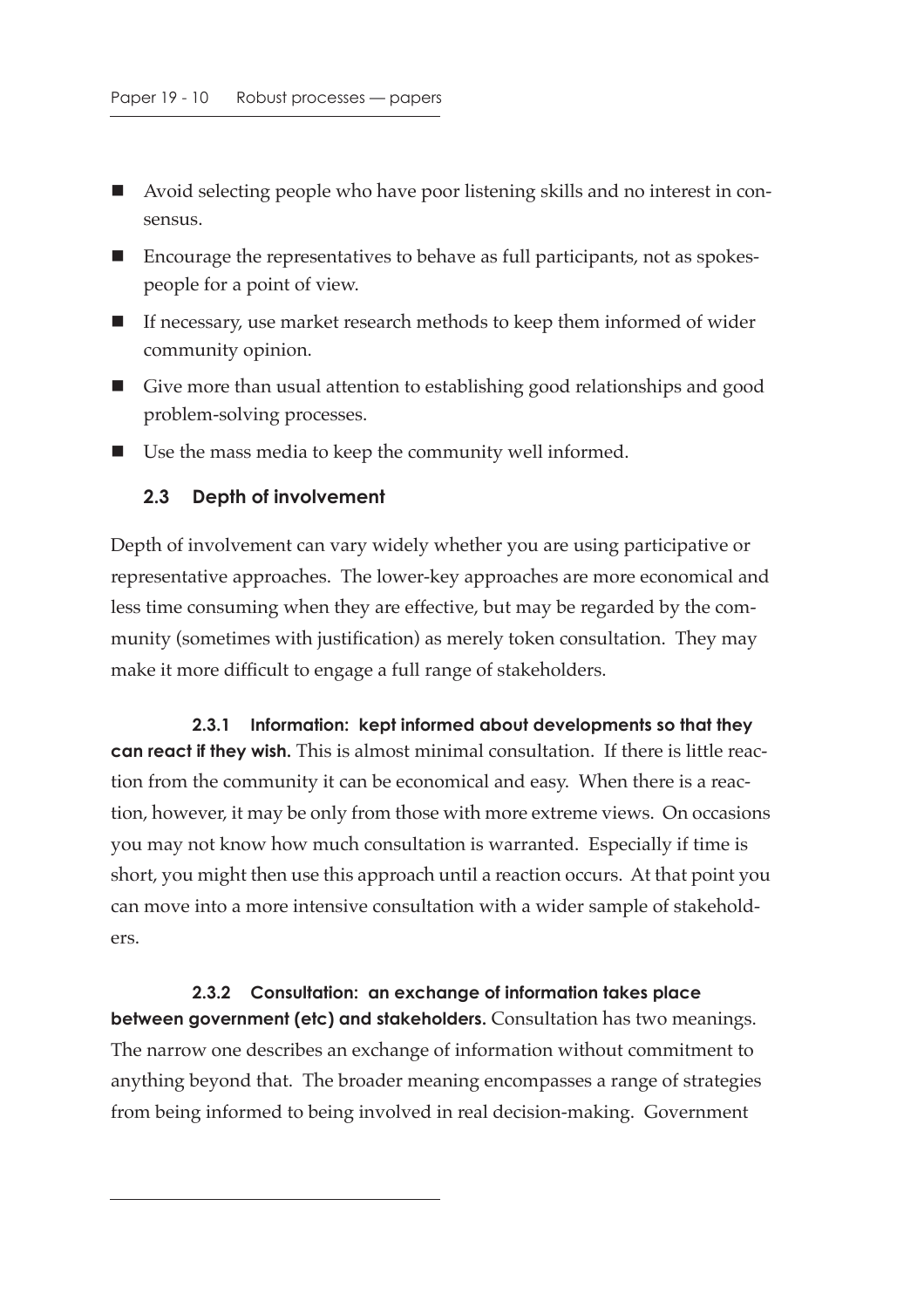officials will often favour an approach which leaves the decision making in their own hands.

**2.3.3 Involvement in decision-making, probably within limits.** This depth is rare in community consultation, but has a lot to commend it. Often it cannot be done formally — in Queensland it is Cabinet policy that the government retains all decision-making power. However, government officers can inform the stakeholders honestly about the issues and then honour as many community requests as they reasonably can. A more effective depth of consultation can then be achieved.

False expectations are one of the great obstacles to effective consultation. If false expectations are not to be raised, you will need very careful definition and very clear communication about any limits.

## **2.4 Form of processes used**

As mentioned previously, people enter consultation expecting that adversarial processes will be used. After all, this is what usually happens in most other settings. Majority vote is an example, as in our political system. Non-adversarial methods are also available, however. If your aim is to meet the needs of as many stakeholders as possible, they are to be preferred.

**2.4.1 Adversarial: people are encouraged or enabled to argue for their own interests.** Adversarial processes tend to create antagonism and polarisation. More importantly, they make it hard to obtain valid information: people say what is most advantageous to their cause rather than telling the truth. On the other hand such processes can be more economical. On some occasions they may be your only choice if time and funds are very limited (though I would not make this decision lightly). (Note: I have some strong biases here—don't treat my opinion as fact.)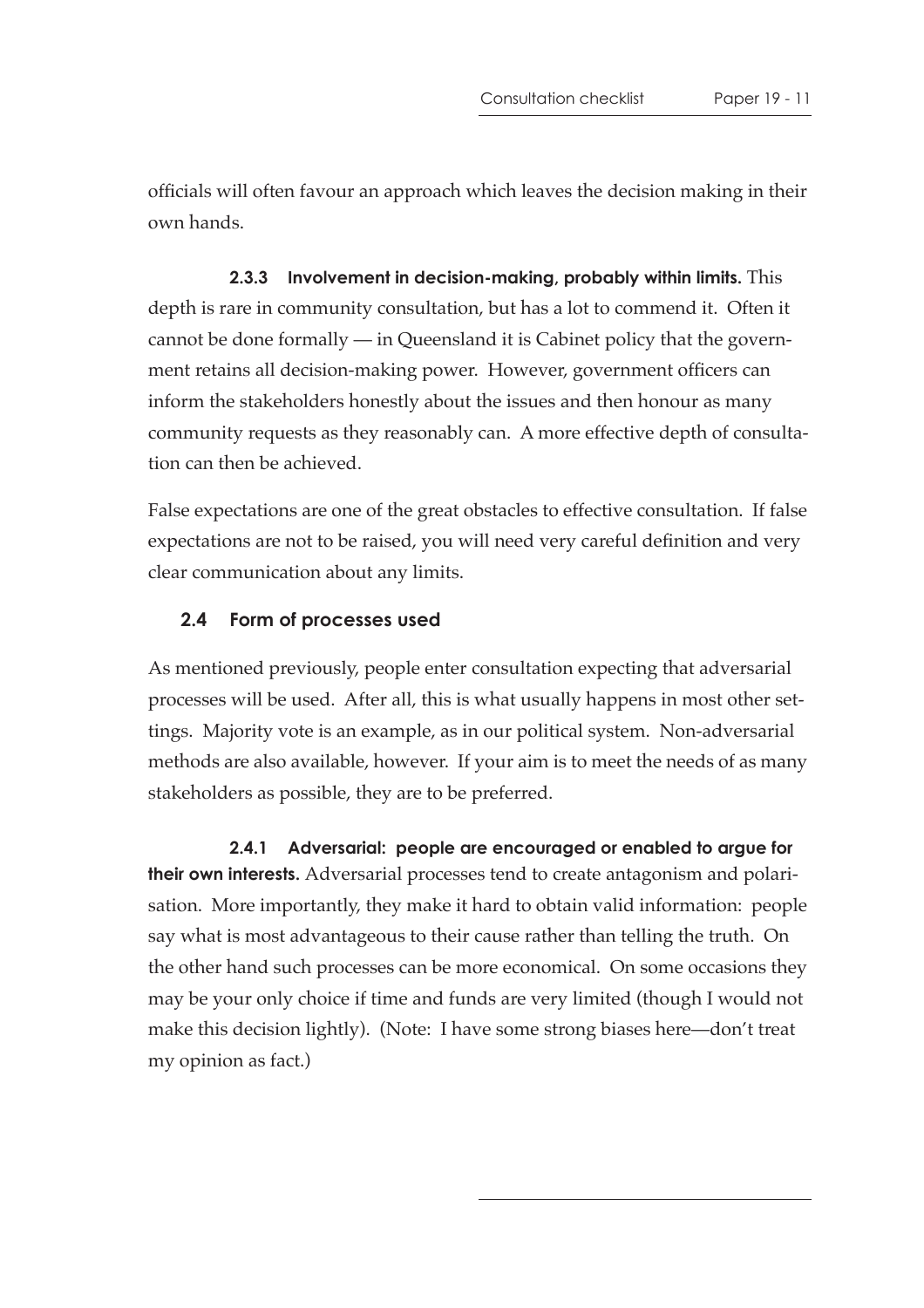If you do use adversarial methods, try to agree on the process with the stakeholders before addressing the issues. They may then be more likely to accept the decision even when they don't agree with it.

**2.4.2 Non-adversarial: people are encouraged to try to act for the benefit of the community as a whole.** There are two general forms of non-adversarial processes ...

- **E** Consensual processes focus on those issues on which people are agreed. If the consultation is about multiple issues and the most important issues do not involve major disagreements, these methods will work effectively. There are processes which yield agreement quite readily provided these conditions are met.
- Dialectical processes generate agreement out of disagreement. They are characterised by the debate which is found in adversarial methods, but with people trying to use the debate to reach agreement on what is best for all. Such processes are not for the inexperienced. They require smaller numbers, more care in their design, and more skilled facilitation than either adversarial or consensual methods.

## **3 Practice**

The previous parts of the checklist are about choosing a consultation process. The final step is about seeing it in place. In a sense, therefore, this section overviews the overall process. The process as a whole, and many parts of it, follow a three-phase sequence:

- first establish relationships;
- then agree on the structures and processes;
- $\blacksquare$  then do the actual implementation and consultation. The effectiveness of the later stages depends upon the care with which the early stages are handled.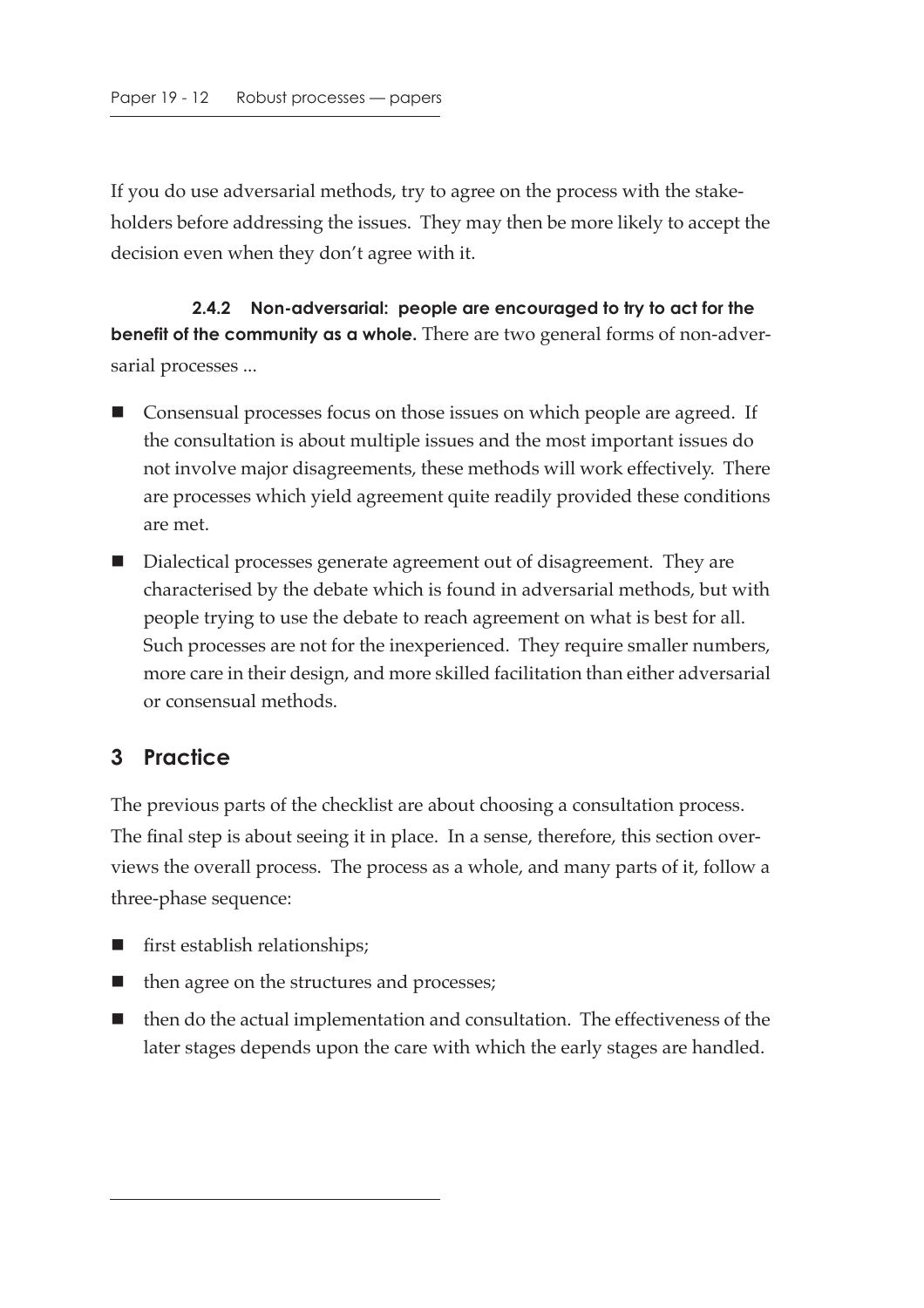## **3.1 Contracting**

**3.1.1 Negotiating constructive and mutually-satisfying roles with each of the stakeholder groups.** The first task is to establish an adequate relationship with the various stakeholder groups, beginning with those who pay for the consultation. For greatest effectiveness, the result to aim for is twofold. First, only a close and open personal relationship allows you to say what needs to be said without damaging that relationship and the project. Second, without clear agreement on your role and theirs, misunderstanding is very likely to arise. The role I suggest you create and maintain is one where your responsibilities are to *all* of the stakeholders, and you manage the *process*. The issues or problems are then the responsibility of the stakeholders.

## **3.2 Structure**

This is the consultative structure through which the members of the target population are involved.

**3.2.1 Identify the stakeholders.** Identify the various stakeholder groups. This may be done by ...

- asking knowledgeable informants,
- interviewing known stakeholders, and
- $\blacksquare$  following contacts from person to person on the social networks. At the same time you can begin to find out about the previous history, and define the most salient issues.

**3.2.2 Devise the structures through which those stakeholders can be involved or represented.** Identify the smallest number of stakeholder groups that can be used without missing important views. Then devise mechanisms (committees, working groups, and the like) to access their views and communicate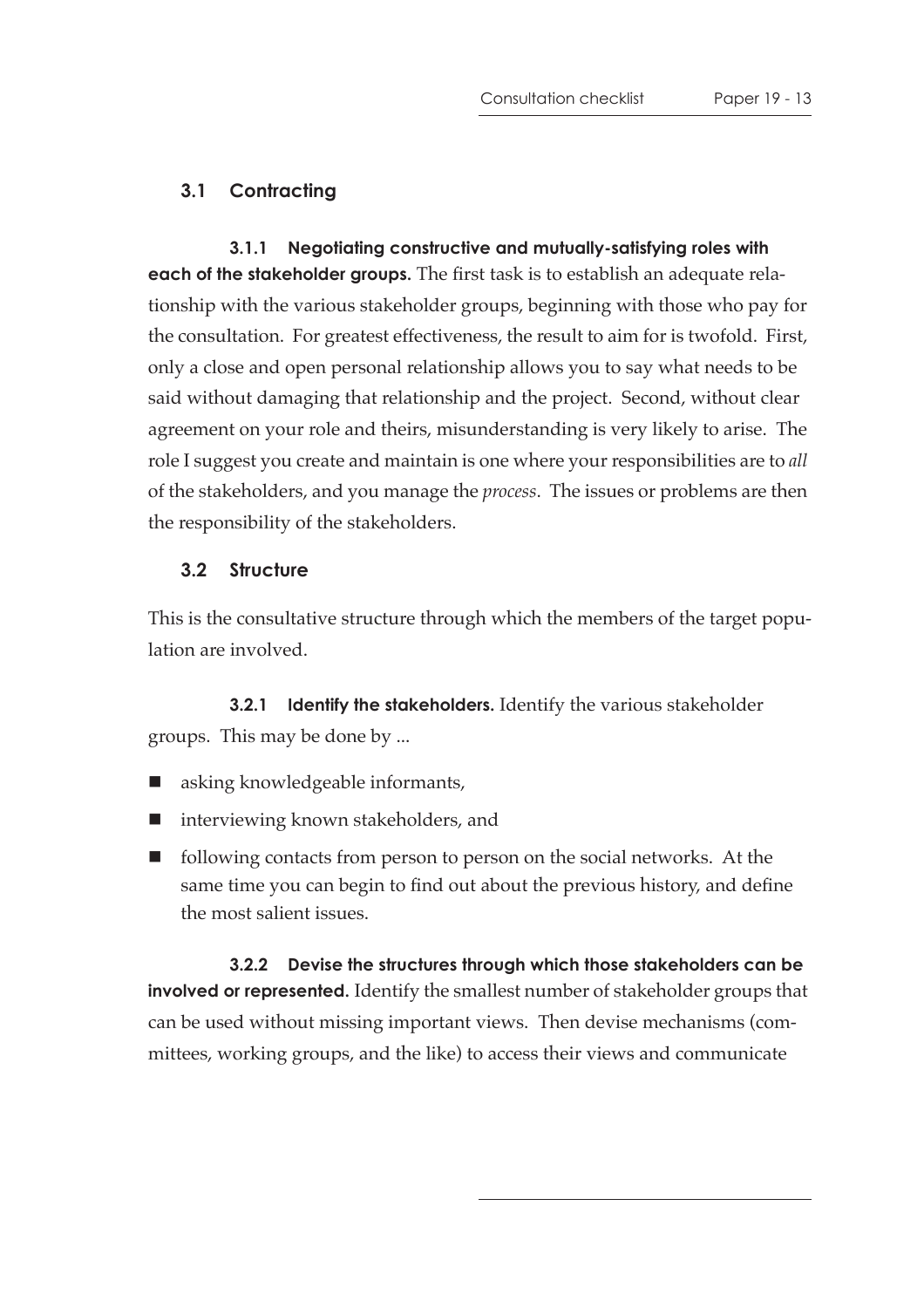with them. (Some of the likely stakeholder groups were mentioned earlier). In most instances, three different structures may be desirable:

- $\blacksquare$  one is to handle decision-making within the design or planning body, usually the responsible public service department;
- a second is to involve the direct stakeholders, usually local; and
- $\blacksquare$  the third is to represent other stakeholder groups.

## **3.3 Process**

This consists of the consultative processes used within the consultative structure to engage the stakeholders. In general, I recommend processes which generate high rather than low involvement. For real attitude change and better agreement, processes which engage different stakeholders in face-to-face interaction are my preference.

**3.3.1 Choose the style of consultation process to be used.** This was addressed earlier, under the major heading "Style". I suggest that you aim to maximise involvement and access to decisions within the constraints on time, money, and other resources.

#### **3.4 Implementation**

These are the steps by which the structures and processes are put in place.

**3.3.1 Devise an implementation plan.** This will typically be done in a number of stages, which will depend on the situation and the decisions already taken. However, a typical process for designing the implementation plan may include these steps. Decide...

- who will set up the structures;
- who will involve the stakeholders;
- how these people will be recruited and trained;